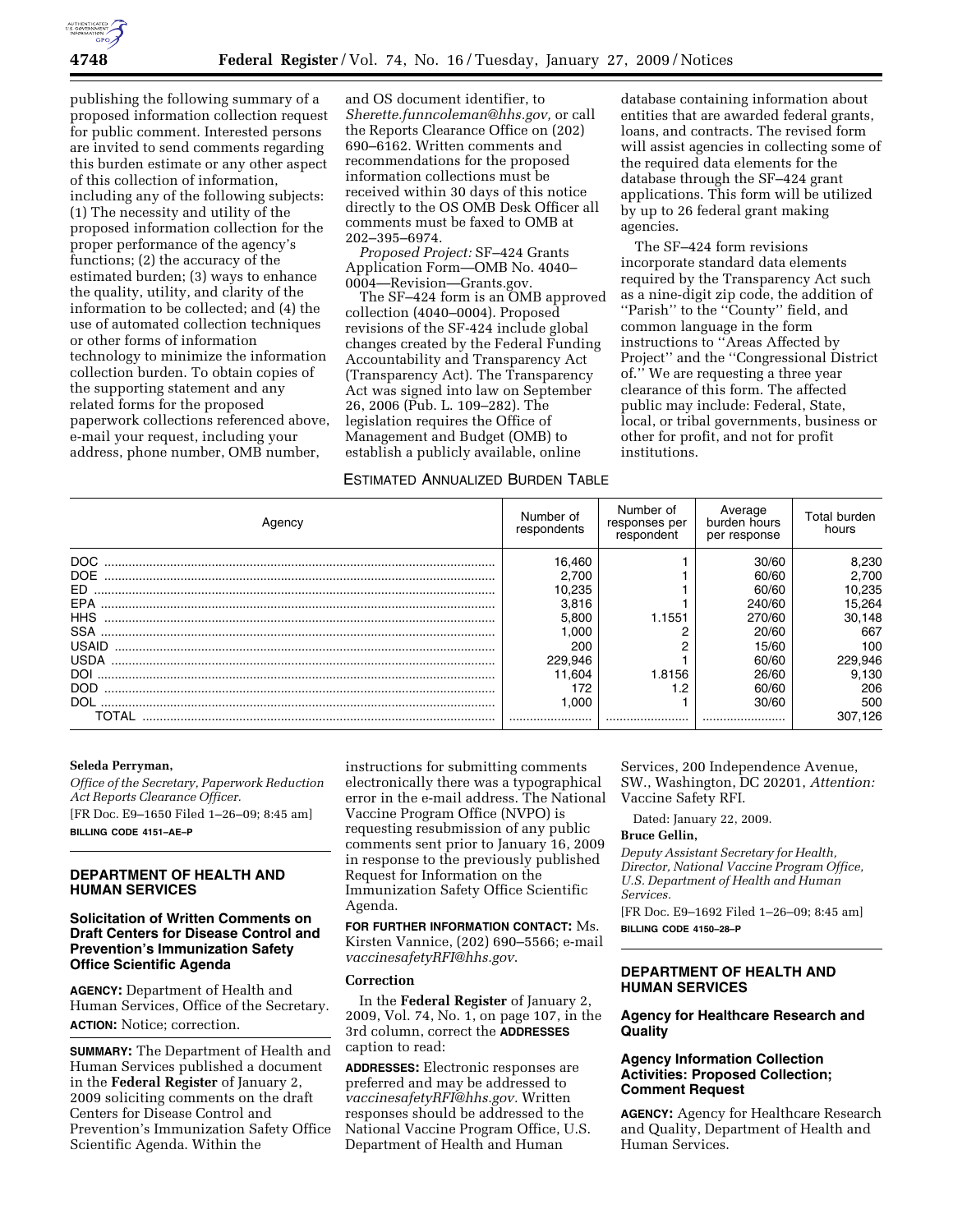### **ACTION:** Notice.

**SUMMARY:** This notice announces the intention of the Agency for Healthcare Research and Quality (AHRQ) to request that the Office of Management and Budget (OMB) allow information collection related to implementation of the Patient Safety and Quality Improvement Act of 2005, 42 U.S.C. 299b–21 to 299b–26, in: ''Patient Safety Organization Certification for Initial Listing and Related Forms and a Patient Safety Confidentiality Complaint Form'' In accordance with the Paperwork Reduction Act of 1995, 44 U.S.C. 3506(c)(2)(A), AHRQ invites the public to comment on this proposed information collection.

**DATES:** Comments on this notice must be received by March 30, 2009.

**ADDRESSES:** Written comments should be submitted to: Doris Lefkowitz, Reports Clearance Officer, AHRQ, 540 Gaither Road, Room # 5036, Rockville, MD 20850, or by e-mail at *doris.lefkowitz@.ahrq.hhs.gov.* 

Copies of the proposed collection plans, data collection instruments, and specific details on the estimated burden can be obtained from AHRQ's Reports Clearance Officer.

# **FOR FURTHER INFORMATION CONTACT:**  Doris Lefkowitz, AHRQ, Reports

Clearance Officer, (301) 427–1477.

**SUPPLEMENTARY INFORMATION:** ''Patient Safety Organization Certification for Initial Listing and Related Forms and a Patient Safety Confidentiality Complaint Form.''

The Department of Health and Human Services' (HHS) Agency for Healthcare Research and Quality (AHRQ) has been delegated the authority to implement the provisions of the Patient Safety and Quality Improvement Act of 2005 (for brevity referenced here as the Patient Safety Act) that call for submission to the Secretary of certifications by entities seeking to become listed by the Secretary as Patient Safety Organizations (PSOs). These entities must certify that they meet or will meet specified statutory criteria and requirements for PSOs as further explained in the final rule to implement the Patient Safety Act, published in the **Federal Register** on November 21, 2008: 73 FR 70732.

The HHS Office for Civil Rights (OCR) has been delegated the authority to enforce the provisions of the Patient Safety Act that mandate confidentiality of ''patient safety work product.'' This term is defined in the statute, at 42 U.S.C. 299b–21(7), and further explained in the final rule (published in the **Federal Register** on November 1,

2008). Individuals may voluntarily submit complaints to OCR if they believe that an individual or organization in possession of patient safety work product unlawfully disclosed it.

#### **Methods of Collection**

While there are a number of information collection forms described below, they will be implemented at different times, some near the end of the three year approval period for these standard forms. The forms for certifications of information will collect only the minimum amount of information from entities necessary for the Secretary to determine compliance with statutory requirements for PSOs, *i.e.*, most of the required certification forms will consist of short attestations followed by ''yes'' and ''no'' checkboxes to be checked and initialed.

*PSO Certification for Initial Listing and PSO Certification for Continued Listing Forms:* The Patient Safety Act, at 42 U.S.C. 299b–24(a), and the final rule at 45 CFR 3.102 provide that an entity may seek an initial three-year listing as a PSO by submitting an initial certification that it has policies and procedures in place to perform eight patient safety activities (enumerated in the statute and the final rule), and that it will comply, upon listing, with seven other statutory criteria. The proposed Certification for Initial Listing Form also includes additional questions related to other requirements for listing related to eligibility and pertinent organizational history. Similarly, the proposed Certification for Continued Listing Form (for each successive three-year period after the initial listing period) would require certifications that the PSO is performing, and will continue to perform, the eight patient safety activities, and is complying with, and will continue to comply with, the seven statutory criteria. The average annual burden in the first three years of 17 hours per year for the collection of information requested by the certification form for initial listing is based upon a total average estimate of 33 respondents per year and an estimated time of 30 minutes per response. Information collection, *i.e.*, collection of initial certification forms, will begin as soon as the forms are approved for use. The average annual burden in the first three years of 8 hours per year for the collection of information requested by the certification form for continued listing is based upon a total average estimate of 17 respondents per year and an estimated time of 30 minutes per response. Collection of forms for

continued listing will not begin until several months before November 2011 which is three years after the first PSOs were listed by the Secretary. (*See* Note after Exhibit 1.)

### *PSO Two Bona Fide Contracts Requirement Certification*

To implement 42 U.S.C. 299b– 24(b)(1)(C), the final rule states that, in order to maintain its PSO listing, a PSO will be required to submit a certification, at least once in every 24 month period after its initial date of listing, indicating that it has contracts with two providers  $(45 \text{ CFR } 3.102\text{ (d)}(1))$ . The annualized burden of 8 hours for the collection of information requested by the two bona fide contracts requirement is based upon an estimate of 33 respondents per year and an estimated 15 minutes per response. This collection of information will begin when the first PSO timely notifies the Secretary that it has entered into two contracts.

### *PSO Disclosure Statement Form*

The Patient Safety statute at 42 U.S.C.  $299b-24(b)(1)(E)$  requires a PSO to fully disclose information to the Secretary if the PSO has additional financial, contractual, or reporting relationships with any provider to which the PSO provides services pursuant to the Patient Safety Act under contract, or if the PSO is managed or controlled by, or is not operated independently from, any of its contracting providers. Disclosure statement Forms will be collected only when a PSO has such relationships with a contracting provider to report. The Secretary is required to review each disclosure statement and make public findings as to whether a PSO can fairly and accurately carry out its responsibilities. AHRQ assumes that only a small percentage of entities will need to file such disclosure forms. However, AHRQ is providing a high estimate of 17 respondents annually and thus presumably overestimating respondent burden. In summary, the annual burden of 8 hours for the collection of information requested by the disclosure form is based upon the high estimate of 17 respondents per year and an estimated 30 minutes per response. This information collection will begin when a PSO first reports having any of the specified types of additional relationships with a health care provider with which it has a contract to carry out patient safety activities.

#### *PSO Information Form*

Annual completion of a PSO Information Form will be voluntary and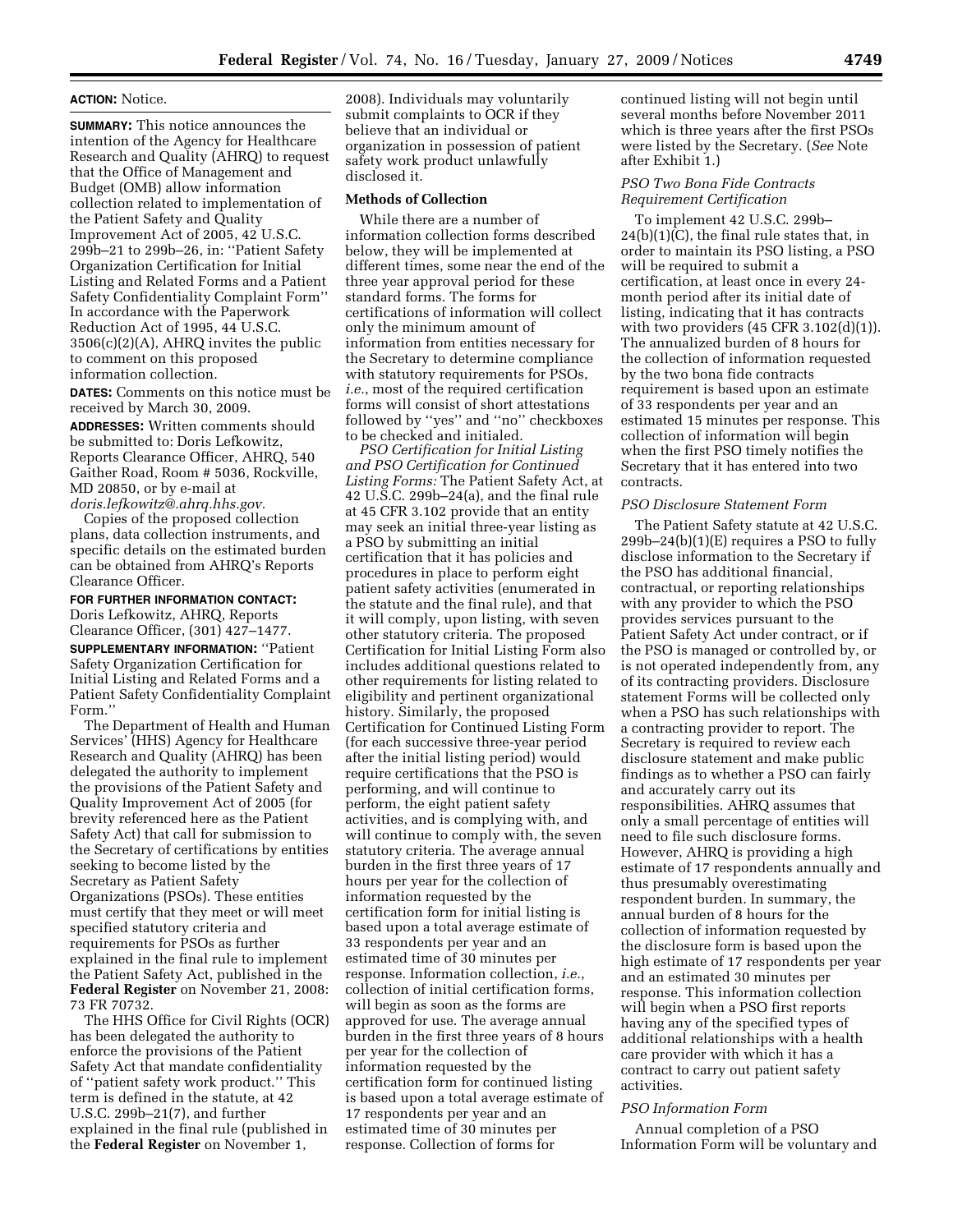will provide information to HHS on the type of healthcare settings that PSOs are working with to carry out patient safety activities. This form is designed to collect a minimum amount of data in order to gather aggregate statistics on the reach of the Patient Safety Act with respect to types of institutions participating and their general location in the United States. This information will be included in AHRQ's annual quality report, as required under Section 923(c) of the Patient Safety Act (42 U.S.C. 299b–23(c)). No PSO-specific data will be released without PSO consent. The overall annual burden estimate of 17 hours for the collection of information requested by the PSO

Information Form is based upon an estimate of 33 respondents per year and an estimated 30 minutes per response. This information collection will begin one year after the first PSOs are listed by the Secretary.

### *OCR Complaint Form*

The complaint form will collect from individuals only the minimum amount of information necessary for OCR to process and assess incoming complaints. The overall annual burden estimate of 17 hours for the collection of information requested by the underlying form is based upon an estimate of 50 respondents per year and an estimated 20 minutes per response.

OCR's information collection using this form will not begin until after there is at least one PSO receiving and generating patient safety work product, and there is an allegation of a violation of the statutory protection of patient safety work product.

### *All Administrative Forms*

The overall maximum anticipated annual burden estimate is 75 hours for all the above described collections of information. Because the forms filled out by PSOs vary over each of their first three years, the table below includes three-year total estimates divided by three to arrive at an annual estimate of burden hours. (See below.)

## EXHIBIT 1—ESTIMATED ANNUALIZED BURDEN HOURS

| Form      | Number of<br>respondents | Number of<br>responses<br>per<br>respondent | Hours per<br>response | Total<br>burden<br>hours |
|-----------|--------------------------|---------------------------------------------|-----------------------|--------------------------|
|           | 100/3                    |                                             | 30/60                 |                          |
|           | 50/3                     |                                             | 30/60                 |                          |
|           | 100/3                    |                                             | 15/60                 |                          |
|           | 50/3                     |                                             | 30/60                 |                          |
|           | 100/3                    |                                             | 30/60                 |                          |
|           | 150/3                    |                                             | 20/60                 |                          |
| Total**** | 500/3                    | na                                          | na                    | 75                       |

Note. \*The Certification for Continued Listing Form will be completed by any interested PSO at least 75 days before the end of its then-current three-year listing period. Therefore, we anticipate that only those PSOs that have completed the Certification for Initial Listing Form in the first year that these forms are available will complete the Certification for Continued Listing Form during the three-year approval period for these forms. In the out-years, we expect the number of PSOs to remain stable, with the number of new entrants offset by the number of entities that will relinquish their status or be revoked

\*The Two Bona Fide Contracts Requirement Form will be completed by each PSO within the 24-month period after initial listing by the Sec-

retary.<br>\*\*\* 1AThe Information Form will collect data by calendar year, beginning in 2010, at a time when it is anticipated that PSOs will have submitted<br>appreciable data to the Network of Patient Safety Databases.

A total of 100 PSOs are expected to apply over three years: 50 in year one; 25 in year two; and 25 in year three. Disclosure Statement, Two Bona Fide Contracts Requirement, and even voluntary Information Forms may be submitted by individual PSOs in different years. OCR is anticipating considerable variation in the number of complaints per year. Hence we have expressed the total for each year as the average of the expected total over the three year collection period.

# EXHIBIT 2—ESTIMATED ANNUALIZED COST BURDEN

| Form  | Number of<br>respondents | Total<br>burden<br>hours | Average<br>hourly wage<br>rate | Total cost<br>burden |
|-------|--------------------------|--------------------------|--------------------------------|----------------------|
|       | 100/3                    |                          | \$31.26                        | \$531.42             |
|       | 50/3                     |                          | 31.26                          | 250.08               |
|       | 100/3                    |                          | 31.26                          | 250.08               |
|       | 50/3                     |                          | 31.26                          | 250.08               |
|       | 100/3                    |                          | 31.26                          | 531.42               |
|       | 150/3                    |                          | 31.26                          | 531.42               |
| Total | 500/3                    | 75                       | na                             | \$2,344.50           |

\*Based upon the mean of the hourly wages for healthcare practitioner and technical occupation, National Compensation Survey: Occupational wages in the United States 2007, U.S. Department of Labor, Bureau of Labor Statistics.

## **Estimated Annual Costs to the Federal Government**

## *a. AHRQ*

By statute, AHRQ must collect and review certifications from an entity that seeks listing or continued listing as a PSO under the Patient Safety Act. Additional information collection is

also required for entities to remain listed as a PSO (i.e., submissions regarding compliance with the two bona fide contracts requirement and reports of certain relationships between a PSO and each of its contracting providers). The cost to AHRQ of processing the information collected with the abovedescribed forms is minimal: An

estimated equivalent of approximately 0.05 FTE or \$7,500 per year and virtually no new overhead costs.

| Description                               | Amount  |
|-------------------------------------------|---------|
| Personnel & Support Staff                 | \$7.500 |
| Consultant (sub-contractor) serv-<br>ices |         |